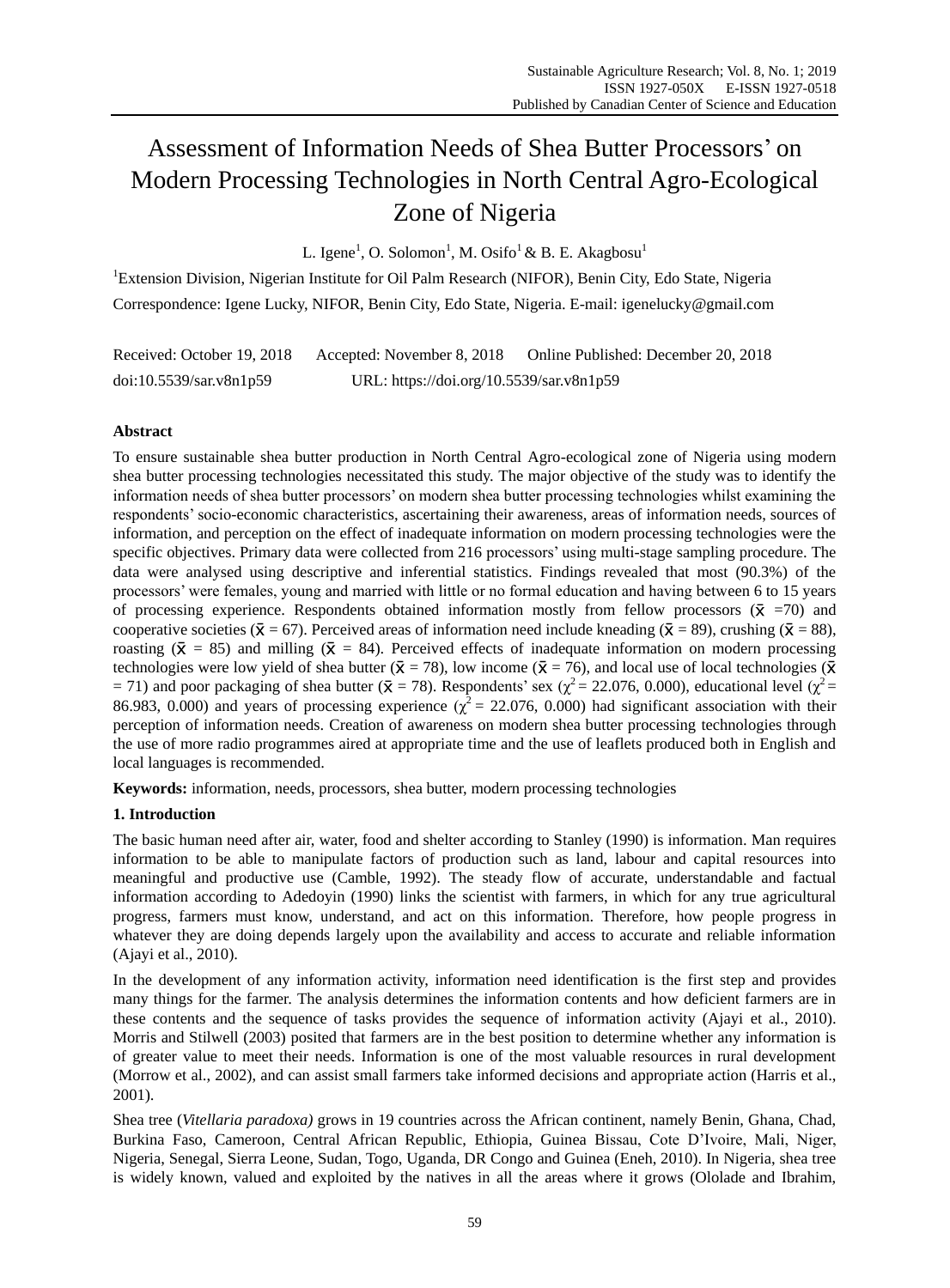#### 2014).

The growing increase in the demand of shea butter on the international market has made the product an immerging economic product. This is mainly so because it has found many uses in a wide range of food products, medicinal preparation and cosmetic industry (Eneh, 2010; Ololade and Ibrahim, 2014). In addition, the European Union considered shea butter as one of the six vegetable oils to be used as a cocoa butter equivalent (CBE).

In order to meet the demand of local and international markets, small scale processors across the producing states in Nigeria need to use modern processing technologies to process shea fruits into butter. However, the use of modern processing technologies poses challenges for small scale shea butter processors who require information and training to acquire the necessary skills to utilize the equipment, financial assistance and access to input and output markets.

Also, Aina (2004) opined that the poor access to information and training by small scale farmers was due to the initial policy formulation of Agricultural Development Programme (ADP) which was mainly directed on arable crop production. Even when exposed to information, cursory observation revealed that most information disseminated by ADPs, Nigerian Institute for Oil Palm Research (NIFOR) and other related institutions are usually given without needs identification and this has implication for capacity building. Similarly, according to Ozowo, (2004) as quoted by Ajayi et al., (2010), "no one can categorically claim to know all the information needs of farmers especially in an information dependent sector like agriculture where there are new and rather complex problems facing farmers every day". Identifying information needs of shea butter processors could stimulate research activities targeted at solving processors' problems as well as assisting agencies involved in extension services to disseminate and design appropriate information programme for processors. This is because competency in the various aspect of modern shea butter processing considering its huge potential could contribute to the poverty alleviation policy of government through improved income of processors.

## *1.1 Objective of the Study*

The major objective of the study was to assess the information needs of shea butter processors' on modern processing technologies in North Central Agro-ecological zone of Nigeria. The specific objectives were to:

- 1. Examine the selected socio-economics characteristics of the respondents.
- 2. Ascertain respondents' awareness of the selected modern shea butter processing technologies.
- 3. Identify areas of information needs of respondents' on the selected modern shea butter processing technologies.
- 4. Investigate respondent's sources of information on the selected modern shea butter processing technologies.
- 5. Ascertain respondents' perception on the effect of inadequate information on the selected modern shea butter processing technologies.

## *1.2 Hypothesis of the Study*

The hypothesis is stated in the null form:

Ho<sub>1</sub>: There is no significant relationship between respondents' sex, educational level and years of processing experience and their information needs on modern shea butter processing technologies.

## **2. Methodology**

The study was conducted in North-central Agro-ecological zone of Nigeria. This zone consists of seven states namely Kwara, Kogi, Plateau, Nassarawa, Benue, Niger and FCT Abuja. The population size of this region is about twenty million based on National Population Commission survey, NPC (2007). Respondents for the study were selected through a multi-stage sampling procedure. The first stage involves purposive selection of two states (Kwara and Niger) from the seven states that made up the North Central Agro-ecological zone of Nigeria because of the high concentration of shea butter processing activities. The second stage involves purposive selection of three Local Government Areas (LGAs) from each of the state to obtain six LGAs based on the high presence of shea butter processors. The third stage involves use of simple random sampling technique to select three communities from each of the three LGAs of the two states selected to obtain eighteen communities. From each of these communities, twelve respondents were randomly selected to give a sample size of two hundred and sixteen respondents for the fourth and final stage of the multi-stage sampling techniques proposed for this investigation. Questionnaires based on the objectives of the study were administered to the selected respondents with the assistance of trained enumerators during focus group sessions to obtain primary data for the study. A 5 point Likert-type scale of strongly agree (5), agree (4), undecided (3), disagree (2), strongly disagree (1) was used to determine respondents' perception of effects of inadequate information on selected modern shea butter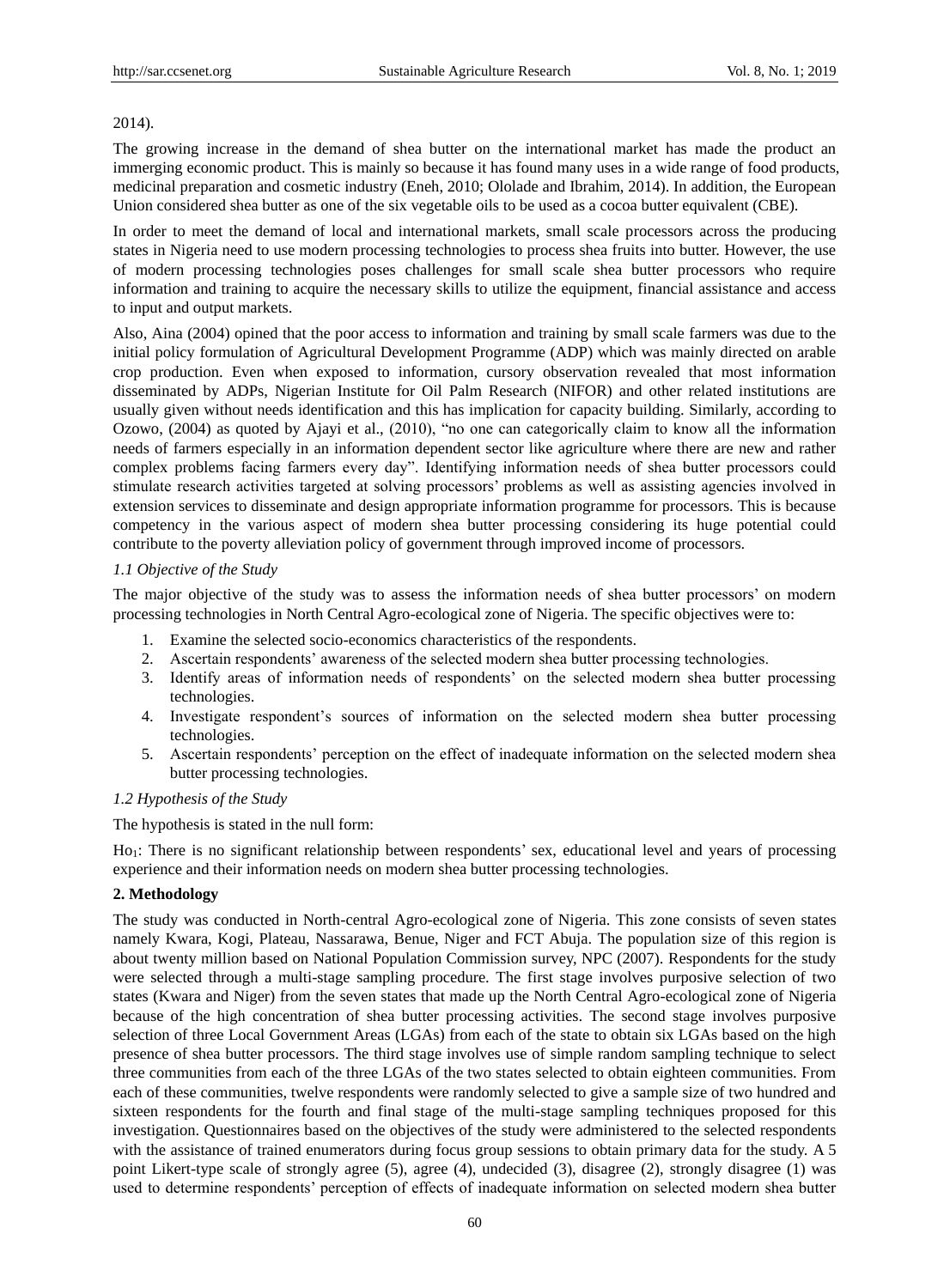processing technologies and very important (5), important (4), undecided (3), not important (2), not very important (1), for respondents' perceived information needs. Also, a 3 and 2 point Likert-type scale of always (3), sometimes (2), never (1), and aware (2), not aware (1), were used to determine respondents' sources of information and awareness of modern shea butter processing technologies. Respondents' level of awareness was determined by converting the means of the awareness indices to percentages. Data collected from the field were analysed using frequency counts, percentages, and weighted mean scores. Chi-square was also used to find the level of association between variables.

## **3. Results and Discussion**

#### *3.1 Selected Socio-Economic Characteristics of Respondents*

Table 1 shows the distribution of shea butter processor' according to their selected socio-economics characteristics. The result revealed that females (90.3%) were mostly involved in the processing of shea butter in the study areas. 83.4% of the respondents were agile youths of between the ages of 21 and 40 years, implying that there is a great prospect for increased and sustainable shea butter production in the study areas. Table 1 also revealed that 87% of the respondents were married whilst 46.8% of them had no formal education. However, 27.8%, 15.3% and 10.1% of them had primary, quranic and secondary school education respectively. From this finding, it can be deduced that most of the respondents had low level of education. This agrees with the finding of Igene et al, 2018. Table 1 further revealed that majority (63.1%) of the respondents had processing experience of more than 15 years. From this result, it can be inferred that majority of the respondents' have experience in the processing of shea butter in the study areas.

| S/N            | Variables                      | Frequency | Percentage |
|----------------|--------------------------------|-----------|------------|
| $\mathbf{1}$   | <b>Sex</b>                     |           |            |
|                | Male                           | 21        | 9.7        |
|                | Female                         | 195       | 90.3       |
| $\overline{2}$ | Age                            |           |            |
|                | Below 20                       |           |            |
|                | 21-30                          | 60        | 27.8       |
|                | $31 - 40$                      | 120       | 55.6       |
|                | $41 - 50$                      | 21        | 9.7        |
|                | $51-60$                        | 14        | 6.5        |
|                | Above 60                       | 1         | 0.5        |
| 3              | Marital status                 |           |            |
|                | Single                         | 19        | 8.8        |
|                | Married                        | 188       | 87         |
|                | Divorced                       | 9         | 4.2        |
|                | Widowed                        |           |            |
| 4              | Level of education             |           |            |
|                | No formal education            | 101       | 46.8       |
|                | Quranic                        | 33        | 15.3       |
|                | Primary                        | 60        | 27.8       |
|                | Secondary                      | 22        | 10.1       |
|                | Tertiary                       | -         |            |
| 5              | Years of processing experience |           |            |
|                | $1-5$                          | 12        | 5.6        |
|                | $6-10$                         | 50        | 23.1       |
|                | $11 - 15$                      | 16        | 7.4        |
|                | Above 15                       | 138       | 63.9       |

Table 1. Distribution of respondents according to selected personal characteristics  $(N=216)$ 

Source: Field survey, 2016.

#### *3.2 Respondents' Awareness of Selected Modern Shea Butter Processing Technologies*

Table 2 shows the respondents' awareness of selected modern shea butter processing technologies. Results indicate that respondents were aware of some modern shea butter processing technologies such as shea kernel dryer (92%), shea nut cracker and separator (90%) and clarifier (81%). However, the respondents were not aware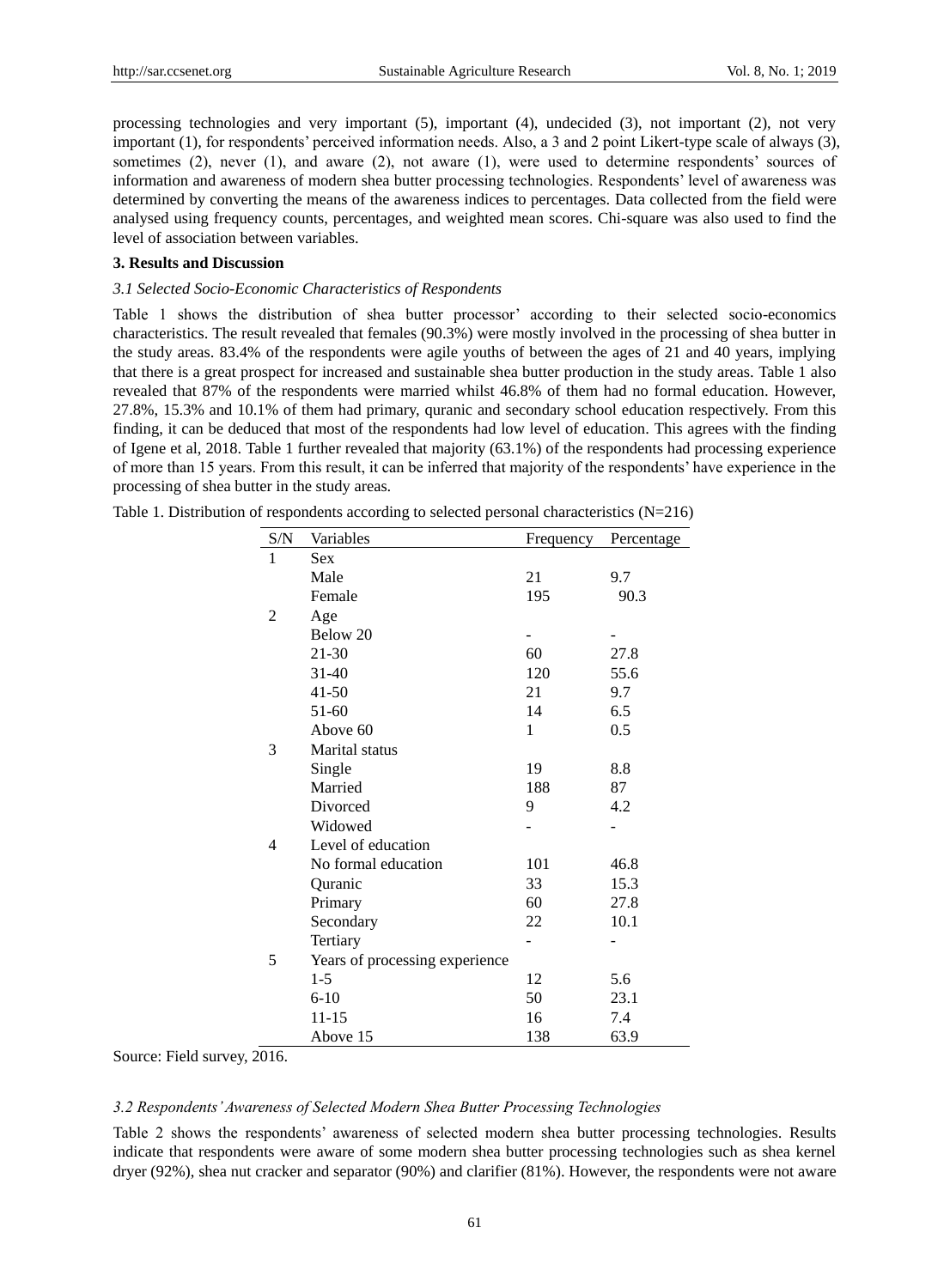of some important modern shea butter processing technologies such as kneader (91%), disc mill (80%), shea kernel roaster (79%), manual screw press (72%) and hammer mill crusher (67%). This suggests that majority (52%) of the respondents had low level of awareness on modern shea butter processing technologies. According to Oladeji and Oyesola (2000), farmers may be aware of certain farm practices, but may not know how to carry out such operations if there is no further information on the practices.

Table 2. Distribution of respondents' awareness of selected modern shea butter modern processing technologies  $(N = 215)$ 

| <b>Selected Modern Processing Technologies</b> | Awareness  |           |  |
|------------------------------------------------|------------|-----------|--|
|                                                | Aware      | Not Aware |  |
| Parboiled tank                                 | $113(52)*$ | 103(48)   |  |
| Shea fruit digester                            | 115(53)    | 101(47)   |  |
| Shea kernel dryer                              | 199 (92)   | 17(8)     |  |
| Shea nut cracker and separator                 | 194 (90)   | 22(10)    |  |
| Shea kernel roaster                            | 46 (21)    | 170 (79)  |  |
| Hammer mill crusher                            | 71 (33)    | 145(67)   |  |
| Disc mill                                      | 43 (20)    | 173 (80)  |  |
| Kneader                                        | 19(9)      | 197 (91)  |  |
| Manual screw press                             | 60(28)     | 156 (72)  |  |
| Decanting vessel                               | 117(54)    | 99 (46)   |  |
| Clarifier                                      | 175 (81)   | 41 (19)   |  |
| Storage tank                                   | 107(50)    | 109(51)   |  |
| Awareness percentage mean score $(X)$          | 49         | 52        |  |

\*Figures in parenthesis are percentages

Source: Field survey, 2016.

#### *3.3 Respondents' Sources of Information on the Selected Shea Butter Modern Processing Technologies*

Table 3 shows the respondents' sources of information on the selected modern processing technologies. Result indicates that Weighted mean score ( $\bar{X}$ ), 70, 67, 64, and 63 of the respondents always got their information on the selected modern processing technologies from fellow processors, cooperative societies, friends and radio respectively. The result on the use of fellow processor as source of information agrees with the finding of Antholt (1994) who attributed the rise in farmers' preferring fellow farmers as a first-hand information source to the apparent ineffectiveness in the public extension services in developing countries. Also, the respondents sometimes got information from television (Weighted mean score  $({\bar{X}}) = 46$ ), extension agents (Weighted mean score  $({\overline{x}}) = 42$ ) and bulletin and posters (Weighted mean score  $({\overline{x}}) = 34$ ) respectively.

Table 3. Distribution of respondents' sources of information (N=216).

| Sources of information                     | Total weighted score | Weighted mean score $(\bar{x})$ |
|--------------------------------------------|----------------------|---------------------------------|
| Cooperative societies                      | 602                  | 67                              |
| Extension agents from (ADPs, NIFOR, RMRDC) | 385                  | 42                              |
| Fellow processors                          | 631                  | 70                              |
| Television                                 | 413                  | 46                              |
| Radio                                      | 564                  | 63                              |
| Internet                                   | 217                  | 24                              |
| Bulletin and posters                       | 309                  | 34                              |
| Friends                                    | 578                  | 64                              |
| <b>GSM</b>                                 | 224                  | 25                              |
| Total weighted mean score                  |                      | 435                             |
| Average weighted mean score $(\bar{x})$    |                      | 48                              |

Always = 3, sometimes = 2, never = 1.

Decision:  $\geq 48 =$  Always, < 48 = Sometimes.

Source: Field survey, 2016.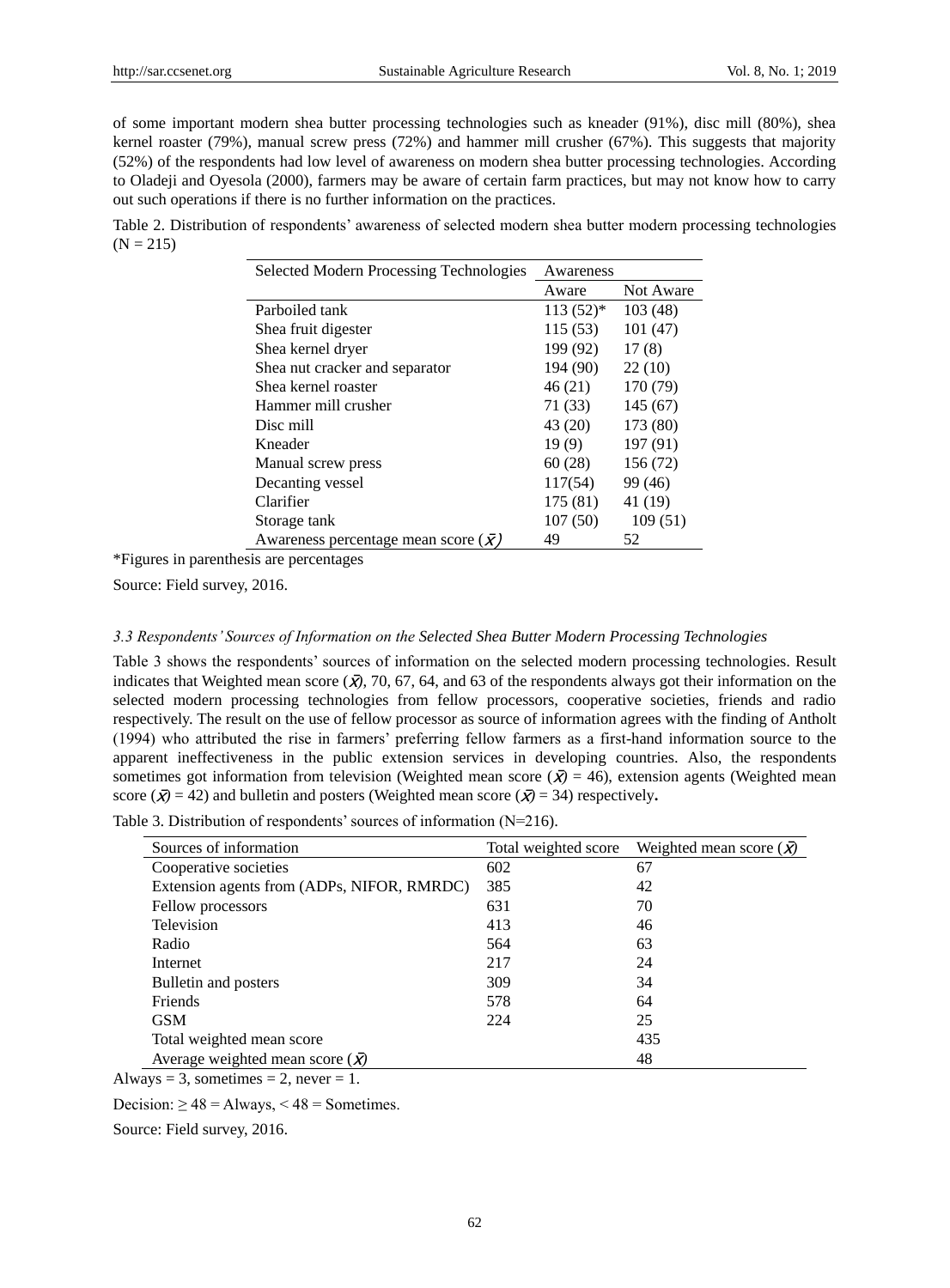### *3.4 Respondents' Information Needs on the Selected Shea Butter Processing Technologies*

Table 4 shows the distribution of respondent's areas of information needs on the selected shea butter processing technologies. The result revealed that respondents perceived information needs on some technologies as important such as kneading (Weighted mean score  $(\bar{x}) = 89$ ), crushing (Weighted mean score  $(\bar{x}) = 88$ ), roasting (Weighted mean score ( $\bar{X}$ ) = 85), milling (Weighted mean score ( $\bar{X}$ ) = 84), storing (Weighted mean score ( $\bar{X}$ ) = 83) and extraction (Weighted mean score  $(\bar{X}) = 81$ ). Some of the results in Table 3 are expected because when processors are not aware of certain technologies as reflected in Table 2, it is logical that they will definitely need information on such technologies so as to get better productivity from their processing activities. The result also shows that respondents perceived information needs on some technologies as not important such as shea fruit digesting (Weighted mean score ( $\bar{x}$ ) = 75), boiling (Weighted mean score ( $\bar{x}$ ) = 74), drying (Weighted mean score  $({\bar{\mathbf{X}}}) = 73$ ) and scooping (Weighted mean score  $({\bar{\mathbf{X}}}) = 67$ ).

| Table 4. Distribution of respondents' perceived information needs on modern shea butter processing technologies |  |  |
|-----------------------------------------------------------------------------------------------------------------|--|--|
| $(N=216)$                                                                                                       |  |  |

| Information needs                                      | Total weighted score | Weighted mean score( $\bar{x}$ ) |
|--------------------------------------------------------|----------------------|----------------------------------|
| Boiling of fresh fruits using parboiled tank           | 889                  | 74                               |
| Digesting of boiled fruits using shea fruit digester   | 904                  | 75                               |
| Drying of nuts using shea kernel dryer                 | 876                  | 73                               |
| Cracking and separation of nuts using shea nut         | 820                  | 68                               |
| cracker and separator                                  |                      |                                  |
| Roasting of kernels using shea kernel roaster          | 1025                 | 85                               |
| Crushing of roasted kernels using hammer mill crusher  | 1059                 | 88                               |
| Milling of crushed kernels using disc mill             | 1008                 | 84                               |
| Kneading of milled kernels using kneader               | 1064                 | 89                               |
| Extraction of shea butter oil using manual screw press | 972                  | 81                               |
| Scooping of shea butter oil using decanting vessel     | 809                  | 67                               |
| Clarification of shea butter oil using clarifier       | 774                  | 65                               |
| Storing of shea butter using storage tank              | 998                  | 83                               |
| Total weighted mean score                              |                      | 932                              |
| Average weighted mean score $(\bar{x})$                |                      | 78                               |

Very important = 5, Important = 4, Undecided = 3, Not important = 2, Not very important = 1

Decision:  $\geq 78$  = Important, < 78 = Not important

Source: Field survey, 2016.

## *3.5 Respondents' Perception on Effects of Inadequate Information on Modern Shea Butter Processing Technologies*

Table 5 shows the respondents' perception on the effects of inadequate information on modern shea butter processing technologies. The result indicates that respondents strongly agreed with some of the statements that the effects of inadequate information on the selected modern processing technologies were low yield of shea butter (Weighted mean score  $(\bar{X}) = 78$ ), low income (Weighted mean score  $(\bar{X}) = 76$ ), local use of local technologies (Weighted mean score  $(\bar{X}) = 71$ ), poor packaging of shea butter (Weighted mean score  $(\bar{X}) = 66$ ) and low standard of living (Weighted mean score  $(\bar{X}) = 62$ ). However, they strongly disagreed that inadequate information will cause low patronage of shea butter products.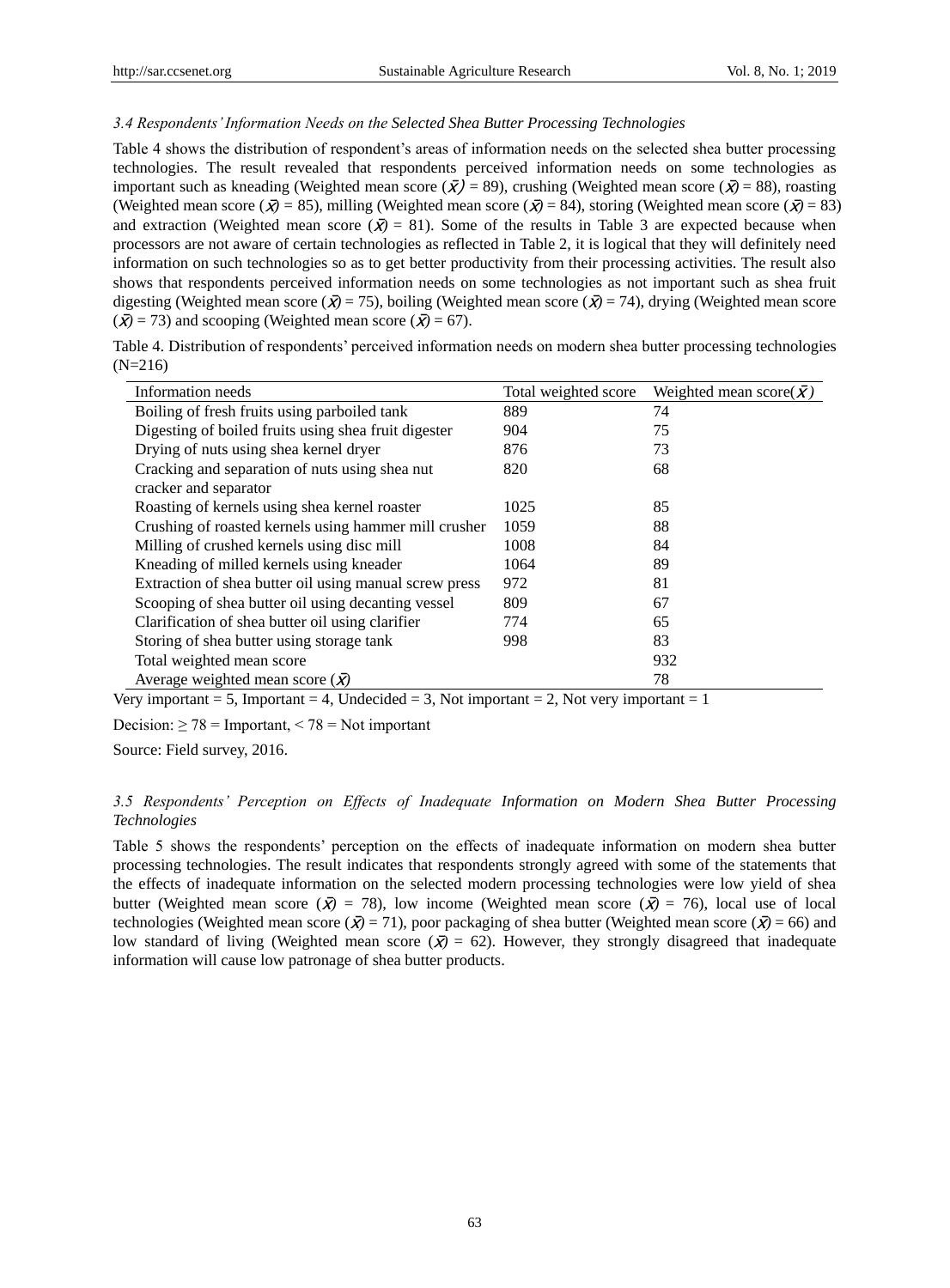| Effects of inadequate information       | Total weighted score | Weighted mean score $(\bar{X})$ |
|-----------------------------------------|----------------------|---------------------------------|
| Low income from sales of shea butter    | 607                  | 76                              |
| Continuous use of local technologies    | 570                  | 71                              |
| Inaccessibility to credit facilities    | 479                  | 60                              |
| Low yield of shea butter                | 626                  | 78                              |
| Low standard of living                  | 498                  | 62                              |
| Poor packaging of shea butter products  | 531                  | 66                              |
| Unemployment                            | 321                  | 40                              |
| Low patronage of shea butter products   | 296                  | 37                              |
| Total weighted mean score               |                      | 490                             |
| Average weighted mean score $(\bar{x})$ |                      | 61                              |

Table 5. Distribution of respondents according to perceived effects of inadequate information on modern shea butter technologies ( $N = 216$ )

(Strongly agree  $= 5$ , agree  $= 4$ , undecided  $= 3$ , disagree  $= 2$ , strongly disagree  $= 1$ )

Decision:  $\geq 61$  = strongly agree, < 61 = strongly disagree

Source: Field survey, 2016.

## *3.6 Relationship between Selected Socio-Economic Characteristics of Respondents and their Information Needs*

Table 6 shows the relationship between respondents' selected personal characteristics and their information needs. The result shows that there was a significant association between the respondents' sex ( $\chi^2$  = 85.983, p < 0.00) and their information needs. The significant association of respondents' sex with their information needs might be due to the fact that more females were involved in shea butter processing than the male processors in the study areas. Also, there was a significant association between the respondents' educational level ( $\chi^2$  = 86.983, p< 0.00) and their information needs. This implies that respondents with good educational background will be more conversant with their information needs than those with low educational. This view is supported by Yahaya (2003) who posited that people with better education take more advantage of new sources of information than those with less education. Furthermore, significant association exist between respondents' information needs and years of processing experience ( $\chi^2$  = 22.076, p< 0.00). This result is not unexpected as respondents with years of processing experience are expected to be conversant with their information needs than those with less years of processing experience.

Table 6. Relationship between processors' selected personal characteristics and their information needs

| Variables                      | $(\gamma^2)$          |       | Df p-value Decision |
|--------------------------------|-----------------------|-------|---------------------|
| <b>Sex</b>                     | $\gamma^2 = 22.076$   | 0.000 | Significant         |
| Educational level              | $\gamma^2$ = 86.983 4 | 0.000 | Significant         |
| Years of processing experience | $\chi^2 = 22.076$     | 0.000 | Significant         |

 $(\chi^2)$  =Chi-square, df = Degree of freedom, p = probability level of significance, p  $\leq 0.05$  (significant). Source: Field survey, 2016.

#### **4. Conclusion**

Based on the findings of this study, it can be concluded that the processors were mostly females, young and married with low level of education. The study established that processors were aware of the importance of information in agricultural production as they were able to highlight the effects of inadequate information on modern shea butter processing technologies. The study also established that kneader, hammer mill crusher, shea kernel roaster, disc mill, storage tank and manual screw press were the vital areas of modern processing technologies processors required information on. In the same vein, the study established that television and extension agents have not been effective in disseminating information to shea butter processors as processors depended on fellow processors and cooperative societies as sources of information which probably caused their low level of information on modern shea butter processing technologies. Finally, significant association exists between respondents' sex, level of education and years of processing experience and their information needs.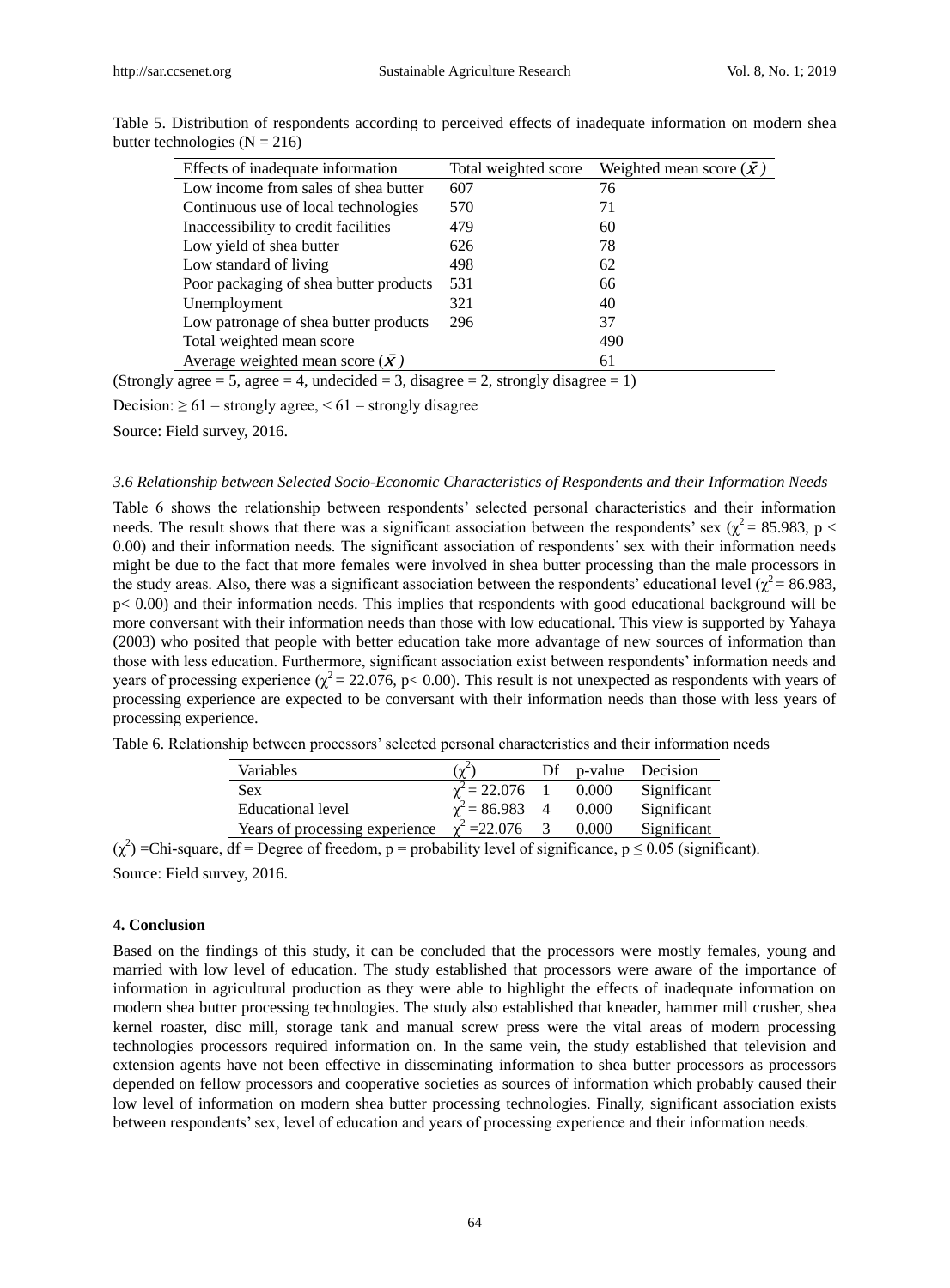#### **5. Recommendations**

- 1. There is a need for Nigerian Institute for Oil Palm Research (NIFOR), Agricultural Development Programme (ADP), Raw Material Research Development Council (RMRDC) and the concerned Non-governmental Organisations (NGOs) to work together on how to disseminate adequate information to shea butter processors using extension methods such as field days, trade fair, demonstrations and posters.
- 2. In creating awareness of modern shea butter processing technologies in the study areas, identified areas of information needs should be given priority by the appropriate stakeholders.

#### **Acknowledgement**

We are grateful to the Management of Nigerian Institute for Oil Palm Research (NIFOR), Benin City, Edo State, Nigeria for providing funds to undertake this research work.

## **References**

- Adedoyi, S. T. (1990). Linkage in the development and delivery of agricultural research information by Nigerian Research Institutes. Unpublished Ph.D. Thesis in the Department of Communication and Language Arts, University of Ibadan, Nigeria, 69-71.
- Aina, L.O. (2004). Library and information services to the neglected majority in Africa: The need for a restructuring of LIS curriculum in Africa. Proceeding of 16<sup>th</sup> Standing Conference of Eastern, Central and Southern African Librarians, Kampala: Uganda Library, 57-60.
- Ajayi, M. T., Banmeke, T. O. A., & Solomon, O. (2010). Information needs of oil palm farmers in Esan Central Local Government Area of Edo State, Nigeria. *Nigerian Journal of Rural Extension and Development, 3*, 40-46.
- Antholt, C. H. (1994). Getting ready for the  $21<sup>st</sup>$  century: Technical change and institutional modernization in agriculture, World Bank Technical Paper 217, Washington D.C.
- Camble, E. (1992). Access to and utilisation of quality information in rural development programme in Bama Zone of Borno State. Unpublished Ph.D. Thesis, Department of Library, Archival and Information Studies, University of Ibadan, Nigeria, 35-39.
- Eneh, M. C. C. (2010). An overview of shea nut and shea butter industry in Nigeria. Paper presented at the National Seminal Organized by Central Bank of Nigeria in collaboration with Federal Ministry of Agriculture and Rural Development and Nigeria Export Promotion Council (NEPC) Niger State; 4-5 August, 2010, 1-4.
- Harris, P. J. C., Browne, A. W., Barret, H. R., & Cadoret, K. (2001). Facilitating the inclusion of the resource-poor IN Organic Production and Trade: Opportunities and constraints posed by certification. Coventry: DFID/HDRA.
- Igene, L., Sedibe, M. M., Van der Westhuizen, C., & Solomon, O. (2018). Constraints hindering processors' effective access to training programmes on modern shea butter processing in Niger State, Nigeria. *South Africa Journal of agricultural Science, 45*(1), 26-33. http://dx.doi.org/10.17159/2413-3221/2018/v46n1a420.
- Morris, C. D., & Stilwell, C. (2003). Getting the write message right: Review of guidelines for producing readable print agricultural information materials South. *African Journal of Library and Information Science, 69*(1), 71-83.
- Morrow, K., Nielsen, F., & Wettasinha, C. (2002). Changing information flows. *LEISA, 18*(2), 4-5.
- National Population Census, (2007). Population census interim report. A Publication of the National Population Commission, Abuja, Nigeria, 49-52.
- Oladeji, J. O., & Oyesola, O. B. (2000). Information needs of rice farmers on harvesting and processing activities in Obafemi Owode Local Government Area of Ogun State. Proceeding of Agricultural Extension Society of Nigeria (AESON) held at the Department of Agricultural Extension and Rural Development, University of Ibadan, 141-150.
- Ololade, L. S., & Ibrahim, F. A. (2014). Assessment of the contribution of shea butter processing to poverty reduction among women in Kwara State, Nigeria. *Journal of Sustainable Development in Africa, 16*(3), 1-12.